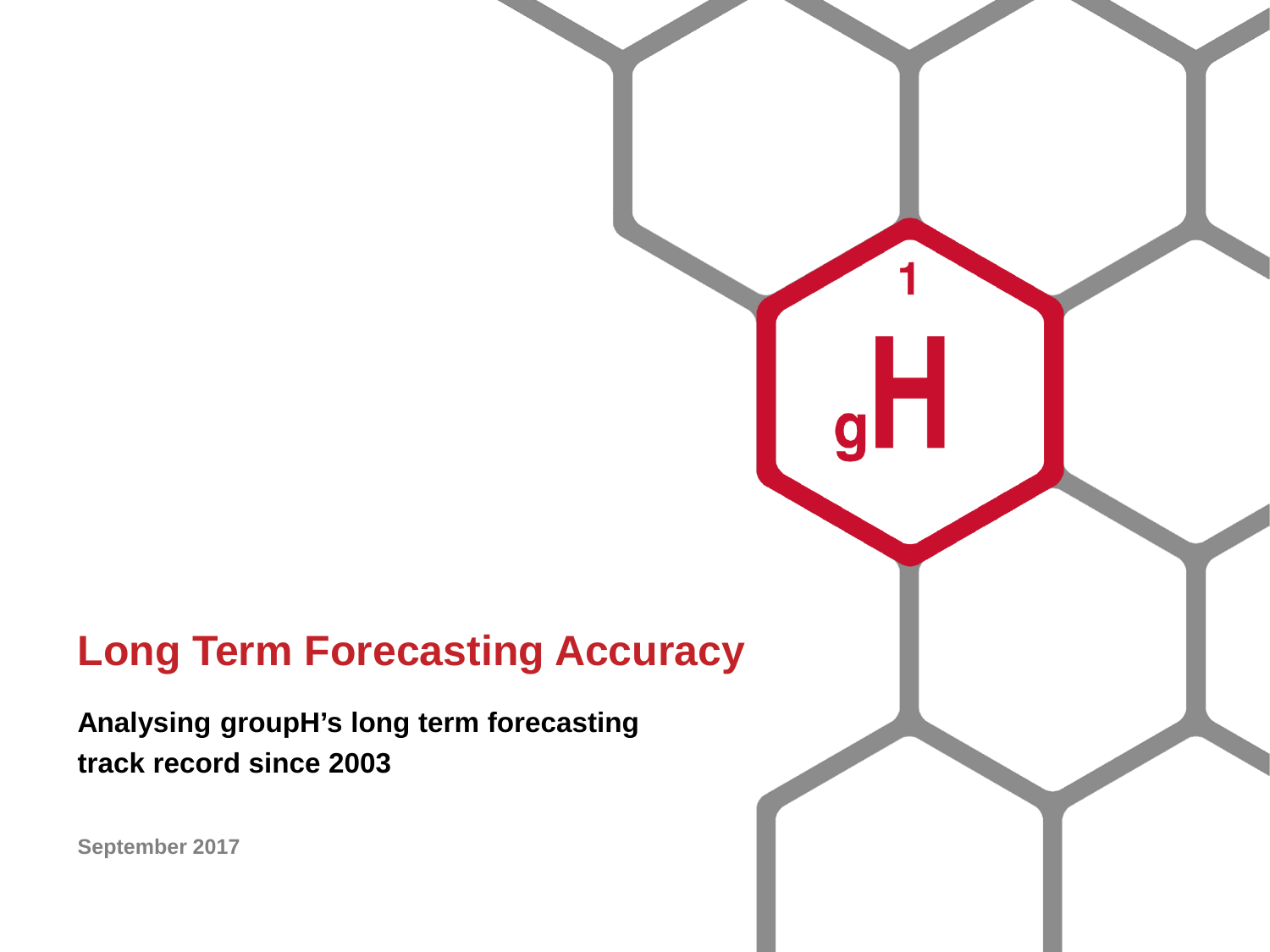### **groupH Forecasting Experience and Accuracy**

**Background & Approach**

**The question many people ask: How accurate are long term forecasts?**

**Limitations to analysing one's own track record:**

**Product not to fall victim to attrition**

**Product launched**

**Product close to or past peak sales**

**Requires to go back to projects conducted at late stage over 10 – 15 years ago**

#### **Approach**

**A basket of ~50 drug forecasting** 

**projects from the groupH core team**

**Anonymization of Projects/Case Studies**

**Checking for available market data for these products**

**Detailed case-studies analysing the 'Best' and the 'Worst' examples**

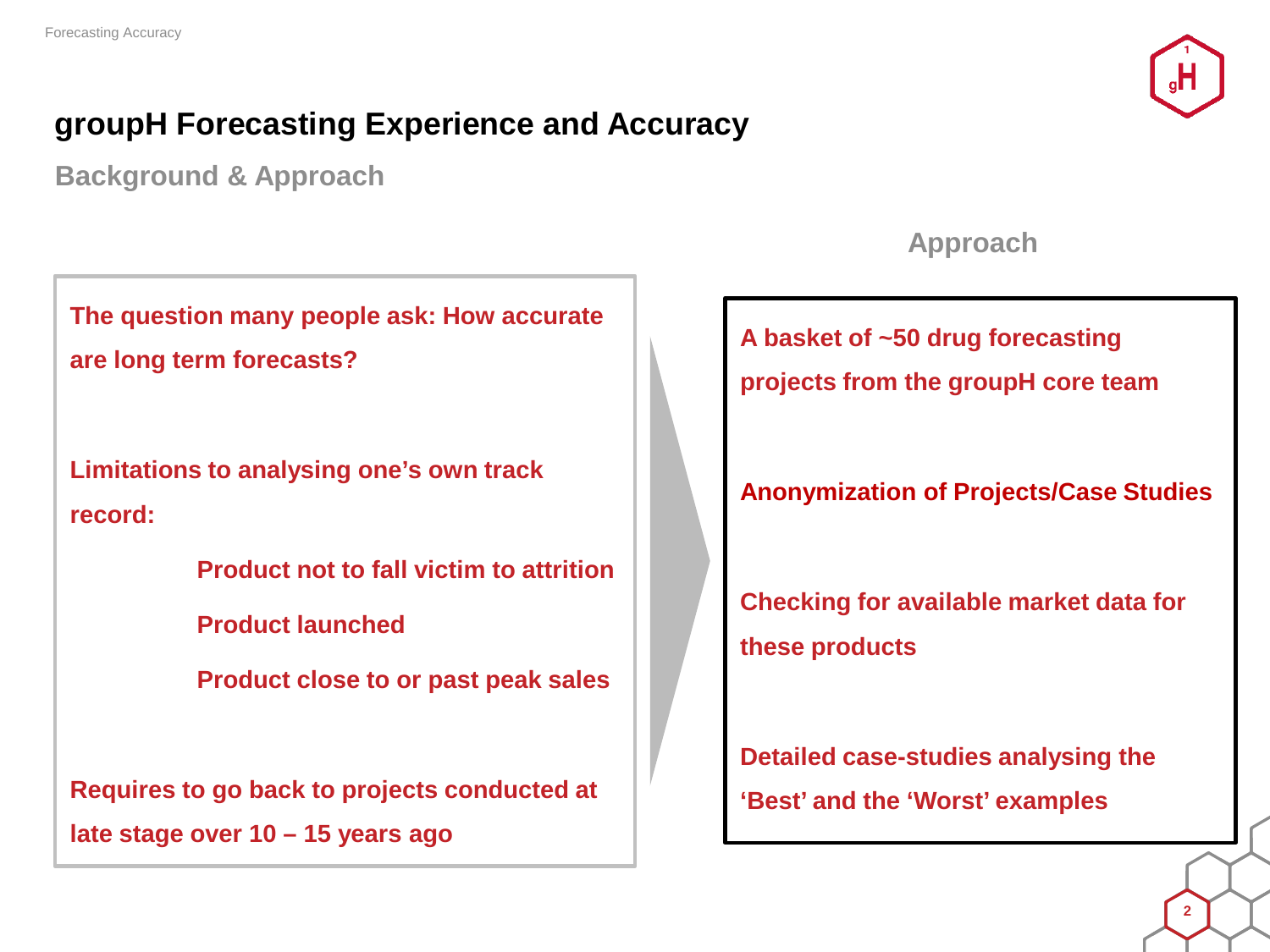

**Forecasts not evaluable for accuracy (1 of 4)**

| Year | <b>Therapy Area</b>               | <b>Product Forecasted</b> |                 | <b>Overall Project</b><br><b>Objective</b>     | <b>Geographic</b><br><b>Scope</b> | <b>Primary</b><br><b>Research</b>      |                           | <b>Sales Data</b>         |                                          |
|------|-----------------------------------|---------------------------|-----------------|------------------------------------------------|-----------------------------------|----------------------------------------|---------------------------|---------------------------|------------------------------------------|
|      |                                   | <b>MOA / class</b>        | <b>Stage</b>    |                                                |                                   | <b>KOL</b><br>Qual /<br>Semi-<br>Quant | Payer                     | <b>Available</b>          | <b>Reason</b>                            |
| 2004 | Oncology<br>(RCC)                 | novel                     | Ph <sub>2</sub> | inform internal go/no<br>go decisions          | $US + EUS$                        | $\checkmark$                           | $\boldsymbol{\mathsf{x}}$ | $(\checkmark)$            | Launched, but no<br>indication breakdown |
| 2006 | GI                                | novel                     | Ph <sub>3</sub> | inform internal go/no<br>go decisions          | $US + EUS$                        | $\checkmark$                           | $\boldsymbol{\mathsf{x}}$ | $\boldsymbol{\mathsf{x}}$ | <b>Discontinued</b>                      |
| 2006 | <b>Breast cancer</b><br>Leukemia  | novel                     | Ph <sub>2</sub> | inform internal go/no<br>go decisions          | US, EU5                           | $\checkmark$                           | $\boldsymbol{\mathsf{x}}$ | $\boldsymbol{\mathsf{x}}$ | Discontinued                             |
| 2006 | Bipolar disorder                  | novel                     | Ph <sub>3</sub> | In-licensing<br>opportunity evaluation         | EU <sub>5</sub>                   | $\checkmark$                           | $\boldsymbol{\mathsf{x}}$ | $\boldsymbol{\mathsf{x}}$ | Discontinued                             |
| 2007 | Oncology                          | novel                     | Ph <sub>2</sub> | inform internal go/no<br>go decisions          | $US + EU3$                        | $\checkmark$                           | $\boldsymbol{\mathsf{x}}$ | $\overline{\mathsf{x}}$   | Discontinued                             |
| 2007 | <b>CV</b>                         | novel                     | Ph <sub>3</sub> | inform internal go/no<br>go decisions          | $US + EUS$                        | $\checkmark$                           | $\boldsymbol{\mathsf{x}}$ | $\boldsymbol{\mathsf{x}}$ | <b>Discontinued</b>                      |
| 2008 | Arrhythmia                        | novel                     | Ph <sub>2</sub> | inform internal go/no<br>go decisions          | US, EU5                           | $\checkmark$                           | $\boldsymbol{\mathsf{x}}$ | $\boldsymbol{\mathsf{x}}$ | <b>Discontinued</b>                      |
| 2009 | Menstrual<br><b>Bleeding</b>      | novel                     | Ph <sub>2</sub> | In-licensing<br>opportunity evaluation         | US, EU5                           | $\checkmark$                           | $\boldsymbol{\mathsf{x}}$ | $\boldsymbol{\mathsf{x}}$ | Product unspecified<br>(TPP only)        |
| 2009 | Oncology (total<br>6 indications) | novel                     | Ph <sub>2</sub> | internal prorization of<br>development options | US, EU5                           | $\checkmark$                           | $\boldsymbol{\mathsf{x}}$ | $\boldsymbol{\mathsf{x}}$ | Still in development                     |
| 2009 | Anemia of<br>cancer & CKD         | novel                     | Preclinical     | inform internal go/no<br>go decisions          | US, EU5                           | $\checkmark$                           | $\boldsymbol{\mathsf{x}}$ | $\boldsymbol{\mathsf{x}}$ | Still in development                     |
| 2009 | Stem cell mob.<br>for HSCT        | novel                     | Ph <sub>1</sub> | inform internal go/no<br>go decisions          | US, EU5                           | $\checkmark$                           | $\boldsymbol{\mathsf{x}}$ | $\boldsymbol{\mathsf{x}}$ | Still in development                     |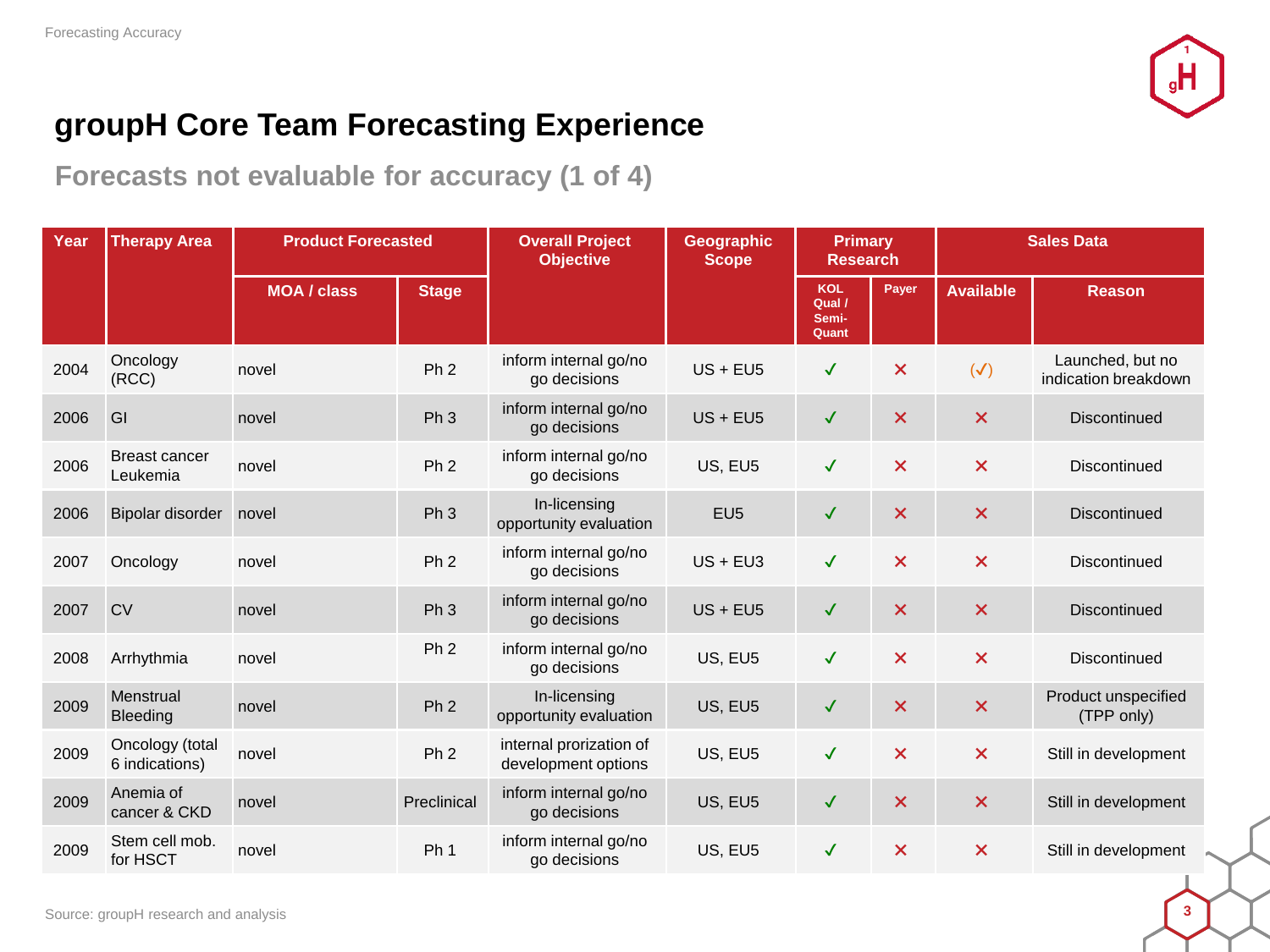

**Forecasts not evaluable for accuracy (2 of 4)**

| Year | <b>Therapy Area</b>           | <b>Product Forecasted</b> |                    | <b>Overall Project</b><br><b>Objective</b> | Geographic<br><b>Scope</b>    | <b>Primary</b><br><b>Research</b>      |                           | <b>Sales Data</b>         |                                         |
|------|-------------------------------|---------------------------|--------------------|--------------------------------------------|-------------------------------|----------------------------------------|---------------------------|---------------------------|-----------------------------------------|
|      |                               | <b>MOA / class</b>        | <b>Stage</b>       |                                            |                               | <b>KOL</b><br>Qual /<br>Semi-<br>Quant | Payer                     | <b>Available</b>          | <b>Reason</b>                           |
| 2009 | Depression                    | novel                     | Ph <sub>1</sub>    | Support partnering<br>decisions            | US, EU5                       | $\checkmark$                           | $\boldsymbol{\mathsf{x}}$ | $\boldsymbol{\mathsf{x}}$ | Named-patient                           |
| 2010 | <b>CNS</b>                    | novel                     | Ph <sub>2</sub>    | Inform internal go/no<br>go decisions      | $US + EUS$                    | $\checkmark$                           | $\boldsymbol{\mathsf{x}}$ | $\boldsymbol{\mathsf{x}}$ | <b>Discontinued</b>                     |
| 2010 | Gastric reflux<br>disease     | novel                     | Ph <sub>2</sub>    | Inform Ph 3 go/no go<br>decision           | US, CA, UK,<br>DE, FR, IT, BR | $\boldsymbol{\mathsf{x}}$              | $\boldsymbol{\mathsf{x}}$ | $\boldsymbol{\mathsf{x}}$ | <b>Discontinued</b>                     |
| 2010 | Osteoarthritis                | novel                     | Ph 1/2a<br>Ph 1/2a | Inform internal go/no<br>go decisions      | EU <sub>5</sub>               | $\checkmark$                           | $\checkmark$              | $\boldsymbol{\times}$     | Still in development                    |
| 2010 | Glaucoma                      | novel                     | Ph <sub>2</sub>    | In-licensing<br>opportunity evaluation     | US, EU3                       | $\checkmark$                           | $\checkmark$              | $\boldsymbol{\mathsf{x}}$ | <b>Discontinued</b>                     |
| 2010 | Diabetes (T2D)                | novel                     | Ph <sub>2</sub>    | Inform internal go/no<br>go decisions      | US, EU4, JP,<br>CA, CN, BR    | $\boldsymbol{\mathsf{x}}$              | $\boldsymbol{\mathsf{x}}$ | $\boldsymbol{\mathsf{x}}$ | <b>Discontinued</b>                     |
| 2010 | AF - Stroke<br>prevention     | novel                     | Ph <sub>2</sub>    | Inform internal go/no<br>go decisions      | US, EU5, JP                   | $\checkmark$                           | $\boldsymbol{\mathsf{x}}$ | $\boldsymbol{\mathsf{x}}$ | <b>Discontinued</b>                     |
| 2011 | Neuropathic<br>Pain           | novel                     | Ph <sub>2</sub>    | Inform internal go/no<br>go decisions      | G7, CA, MX,<br>RU, CN, BR     | $\boldsymbol{\mathsf{x}}$              | $\boldsymbol{\mathsf{x}}$ | $\boldsymbol{\mathsf{x}}$ | <b>Discontinued</b>                     |
| 2011 | Iron overload                 | novel                     | Ph <sub>2</sub>    | inform internal go/no<br>go decisions      | US, EU5, JP                   | $\checkmark$                           | $\boldsymbol{\mathsf{x}}$ | $\boldsymbol{\mathsf{x}}$ | <b>Discontinued</b>                     |
| 2011 | <b>Topical</b><br>anaesthetic | novel                     | Launched           | Inform internal LCM<br>option decisions    | US, FR, UK,<br>ES, JP, CN     | $\checkmark^*$                         | $\checkmark$              | $\boldsymbol{\mathsf{x}}$ | <b>LCM</b> opportunities<br>not pursued |
| 2011 | Local<br>anaesthetic          | novel                     | Launched           | Inform internal LCM<br>option decisions    | USA, FR, UK,<br>IT, JP        | $\checkmark$                           | $\boldsymbol{\mathsf{x}}$ | $\boldsymbol{\mathsf{x}}$ | <b>LCM</b> opportunities<br>not pursued |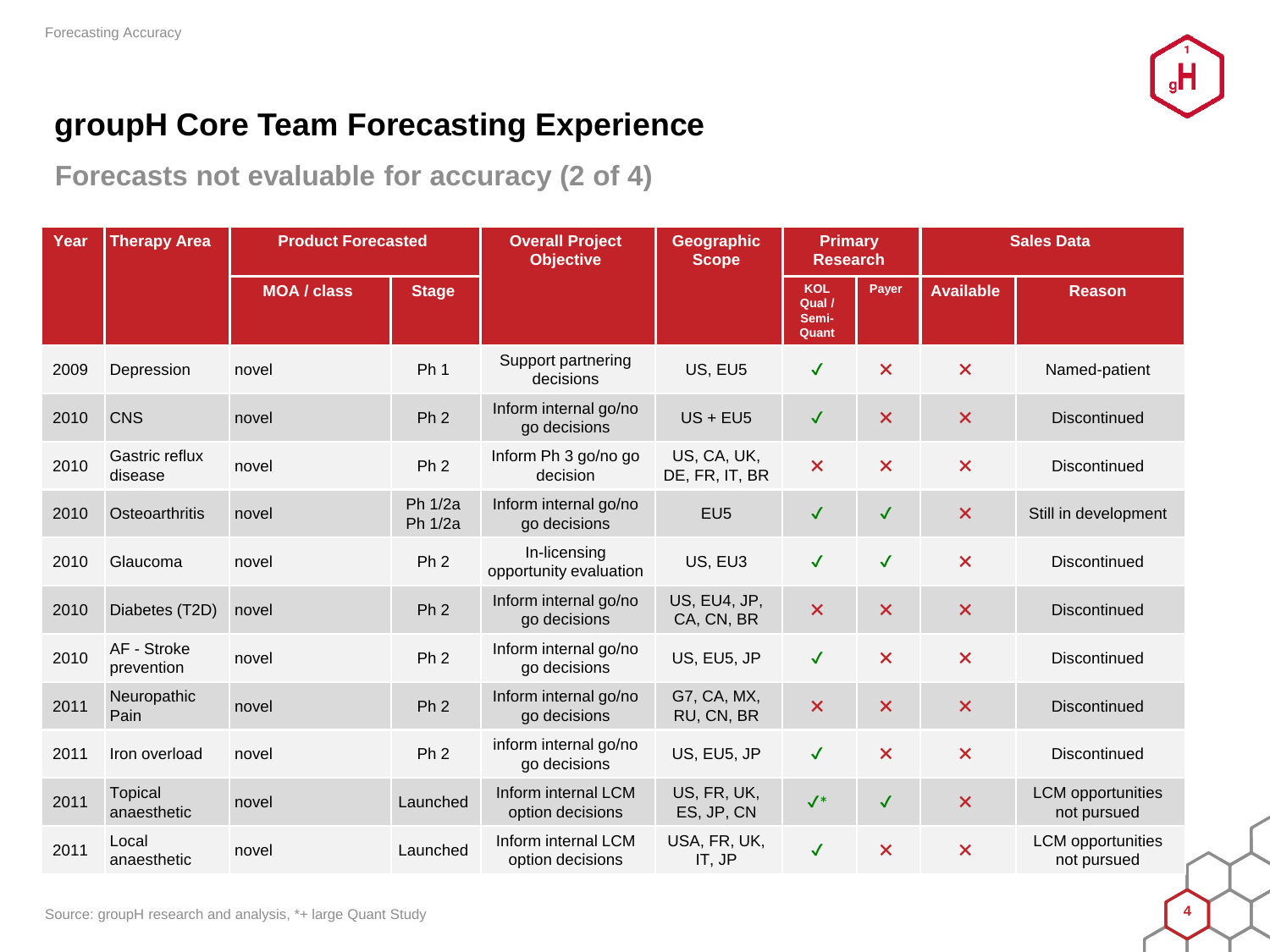

**Forecasts not evaluable for accuracy (3 of 4)**

| Year | <b>Therapy Area</b>                       | <b>Product Forecasted</b> |                 | <b>Overall Project</b><br><b>Objective</b> | <b>Geographic</b><br><b>Scope</b> | <b>Primary</b><br><b>Research</b>      |                           | <b>Sales Data</b>         |                                          |  |
|------|-------------------------------------------|---------------------------|-----------------|--------------------------------------------|-----------------------------------|----------------------------------------|---------------------------|---------------------------|------------------------------------------|--|
|      |                                           | <b>MOA / class</b>        | <b>Stage</b>    |                                            |                                   | <b>KOL</b><br>Qual /<br>Semi-<br>Quant | Payer                     | <b>Available</b>          | <b>Reason</b>                            |  |
| 2011 | Lupus                                     | novel                     | Ph <sub>2</sub> | Inform Ph 3 go/no go<br>decision           | US, EU5, RoW<br>roll-up           | $\boldsymbol{\mathsf{x}}$              | $\boldsymbol{\mathsf{x}}$ | $\boldsymbol{\mathsf{x}}$ | <b>Discontinued</b>                      |  |
| 2011 | Pulmonary                                 | novel                     | Ph <sub>2</sub> | Inform internal go/no<br>go decisions      | $US + EUS$                        | ✓                                      | $\checkmark$              | $(\checkmark)$            | Very recently<br>launched                |  |
| 2011 | <b>CV</b>                                 | novel                     | Ph <sub>2</sub> | Inform internal go/no<br>go decisions      | $US + EUS$                        | $\checkmark$                           | $\checkmark$              | $(\checkmark)$            | Launched, but no<br>indication breakdown |  |
| 2011 | Pain                                      | novel                     | Re-<br>launched | Inform internal go/no<br>go decisions      | EU <sub>5</sub>                   | $\checkmark$                           | $\checkmark$              | $\boldsymbol{\mathsf{x}}$ | Discontinued                             |  |
| 2011 | <b>CV</b>                                 | novel                     | Ph <sub>1</sub> | Inform internal go/no<br>go decisions      | $US + EU3$                        | $\checkmark$                           | $\boldsymbol{\mathsf{x}}$ | $\boldsymbol{\mathsf{x}}$ | Discontinued                             |  |
| 2012 | <b>IPF</b>                                | novel                     | Ph <sub>1</sub> | Inform Ph 2 go/no go<br>decision           | US, EU5, RoW<br>roll-up           | $\checkmark$                           | $\checkmark$              | $\boldsymbol{\mathsf{x}}$ | <b>Discontinued</b>                      |  |
| 2012 | Wound care                                | novel                     | Ph <sub>2</sub> | Inform internal go/no<br>go decisions      | $US + EUS$                        | $\checkmark$                           | $\checkmark$              | $\boldsymbol{\times}$     | Still in development                     |  |
| 2012 | Oncology<br>(CRC, NSCLC)                  | novel                     | Ph <sub>2</sub> | Inform internal go/no<br>go decisions      | US, EU5                           | ✓                                      | $\boldsymbol{\times}$     | $\boldsymbol{\mathsf{x}}$ | Still in development                     |  |
| 2013 | Atopic<br>Dermatitis                      | novel                     | Ph <sub>1</sub> | In-licensing<br>opportunity evaluation     | US, EU5                           | $\checkmark$                           | $\boldsymbol{\mathsf{x}}$ | $\boldsymbol{\mathsf{x}}$ | Still in development                     |  |
| 2013 | Chronic<br>rhinosinusitis<br>Food allergy | novel                     | Ph <sub>1</sub> | Support internal go/no<br>go decisions     | <b>US, EU5 &amp;</b><br>emerging  | $\checkmark$                           | $\boldsymbol{\mathsf{x}}$ | $\boldsymbol{\mathsf{x}}$ | Still in development                     |  |
| 2013 | Wilson's<br><b>Disease</b>                | novel                     | Ph <sub>2</sub> | Inform internal go/no<br>go decisions      | US, EU3                           | $\checkmark$                           | $\checkmark$              | $\boldsymbol{\mathsf{x}}$ | Still in development                     |  |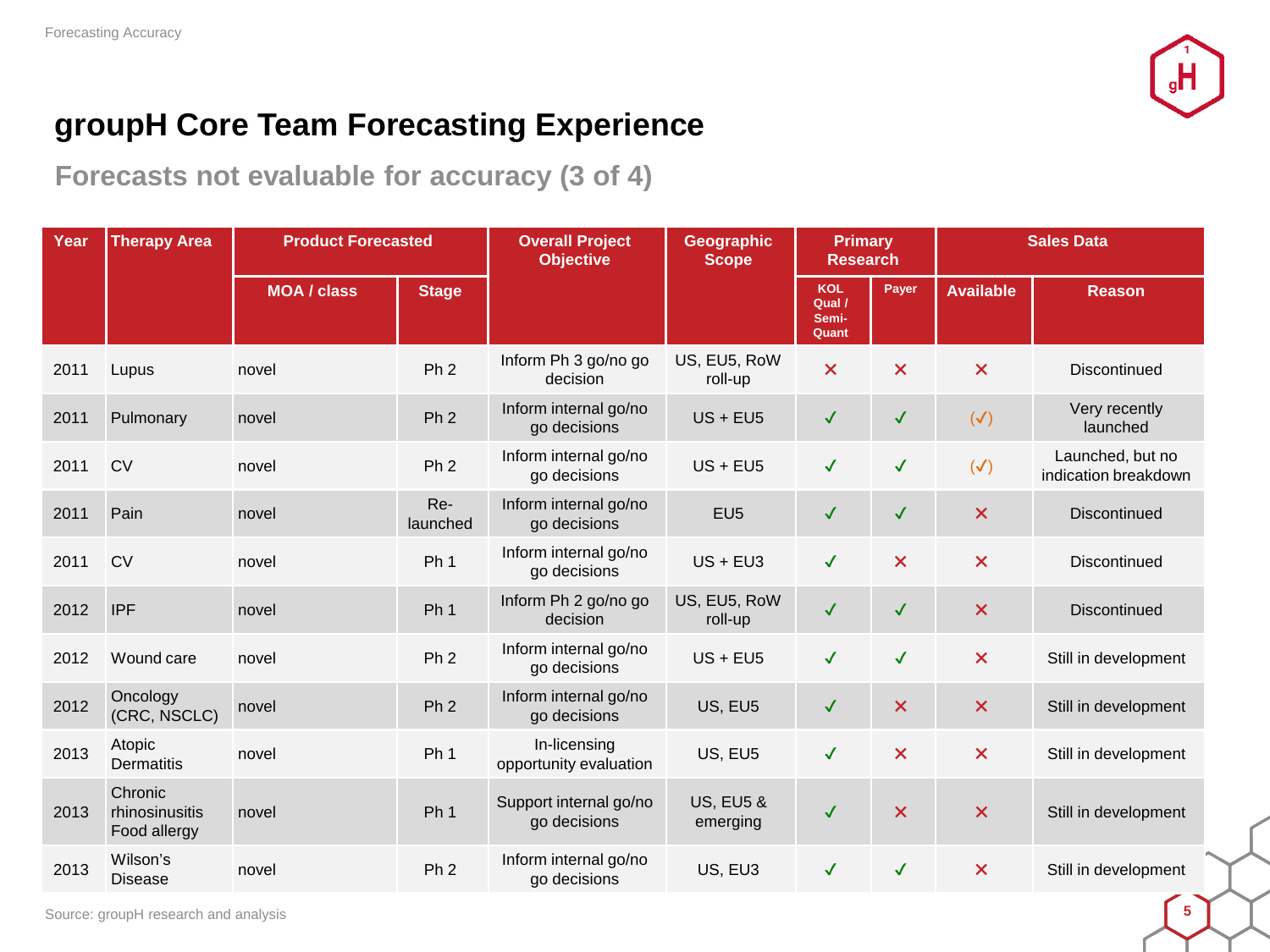

**Forecasts not evaluable for accuracy (4 of 4)**

| Year | <b>Therapy Area</b>         | <b>Product Forecasted</b> |                 | <b>Overall Project</b><br><b>Objective</b>      | <b>Geographic</b><br><b>Scope</b> | <b>Primary</b><br><b>Research</b>      |                           | <b>Sales Data</b>         |                      |  |
|------|-----------------------------|---------------------------|-----------------|-------------------------------------------------|-----------------------------------|----------------------------------------|---------------------------|---------------------------|----------------------|--|
|      |                             | <b>MOA / class</b>        | <b>Stage</b>    |                                                 |                                   | <b>KOL</b><br>Qual /<br>Semi-<br>Quant | Payer                     | <b>Available</b>          | <b>Reason</b>        |  |
| 2014 | Post operative<br>pain      | Novel delivery            | Concept         | Internal priorisation of<br>development options | US, EU3                           | $\checkmark$                           | $\boldsymbol{\mathsf{x}}$ | $\boldsymbol{\mathsf{x}}$ | Concept stage        |  |
| 2014 | Haemonc (NHL) novel         |                           | Ph 1/2          | Inform internal go/no<br>go decisions           | US, EU3                           | ✓                                      | $\checkmark$              | $\boldsymbol{\mathsf{x}}$ | Still in development |  |
| 2014 | Hyperoxaluria               | novel                     | Ph <sub>2</sub> | Inform internal go/no<br>go decisions           | US, EU                            | $\checkmark$                           | $\checkmark$              | $\boldsymbol{\mathsf{x}}$ | Still in development |  |
| 2014 | Ophthalmology               | novel                     | Ph <sub>2</sub> | Inform Ph 3 go/no go<br>decision                | US, EU5                           | ✓                                      | $\checkmark$              | $\boldsymbol{\mathsf{x}}$ | Still in development |  |
| 2015 | <b>COPD</b>                 | novel                     | Ph <sub>1</sub> | Inform internal go/no<br>go decisions           | US, EU5                           | $\checkmark$                           | $\checkmark$              | $\boldsymbol{\mathsf{x}}$ | Still in development |  |
| 2015 | Oncology<br>(breast cancer) | Novel delivery            | Concept         | Internal priorisation of<br>development options | US, EU3                           | $\checkmark$                           | $\boldsymbol{\mathsf{x}}$ | $\boldsymbol{\mathsf{x}}$ | Concept stage        |  |
| 2015 | Haemonc<br>(MF)             | Novel delivery            | Concept         | Internal priorisation of<br>development options | US, EU3                           | $\checkmark$                           | $\boldsymbol{\mathsf{x}}$ | $\boldsymbol{\mathsf{x}}$ | Concept stage        |  |
| 2015 | Oncology<br>(prostate)      | Novel delivery            | Concept         | Internal priorisation of<br>development options | US, EU3                           | $\checkmark$                           | $\boldsymbol{\mathsf{x}}$ | $\boldsymbol{\mathsf{x}}$ | Concept stage        |  |
| 2015 | Oncology<br>(RCC)           | Novel delivery            | Concept         | Internal priorisation of<br>development options | US, EU3                           | $\checkmark$                           | $\boldsymbol{\mathsf{x}}$ | $\pmb{\times}$            | Concept stage        |  |
| 2015 | Oncology<br>(HCC)           | novel                     | Ph <sub>2</sub> | Inform Ph 3 go/no go<br>decision                | US, EU, JP,<br>Korea, China       | ✓                                      | $\checkmark$              | $\boldsymbol{\times}$     | Still in development |  |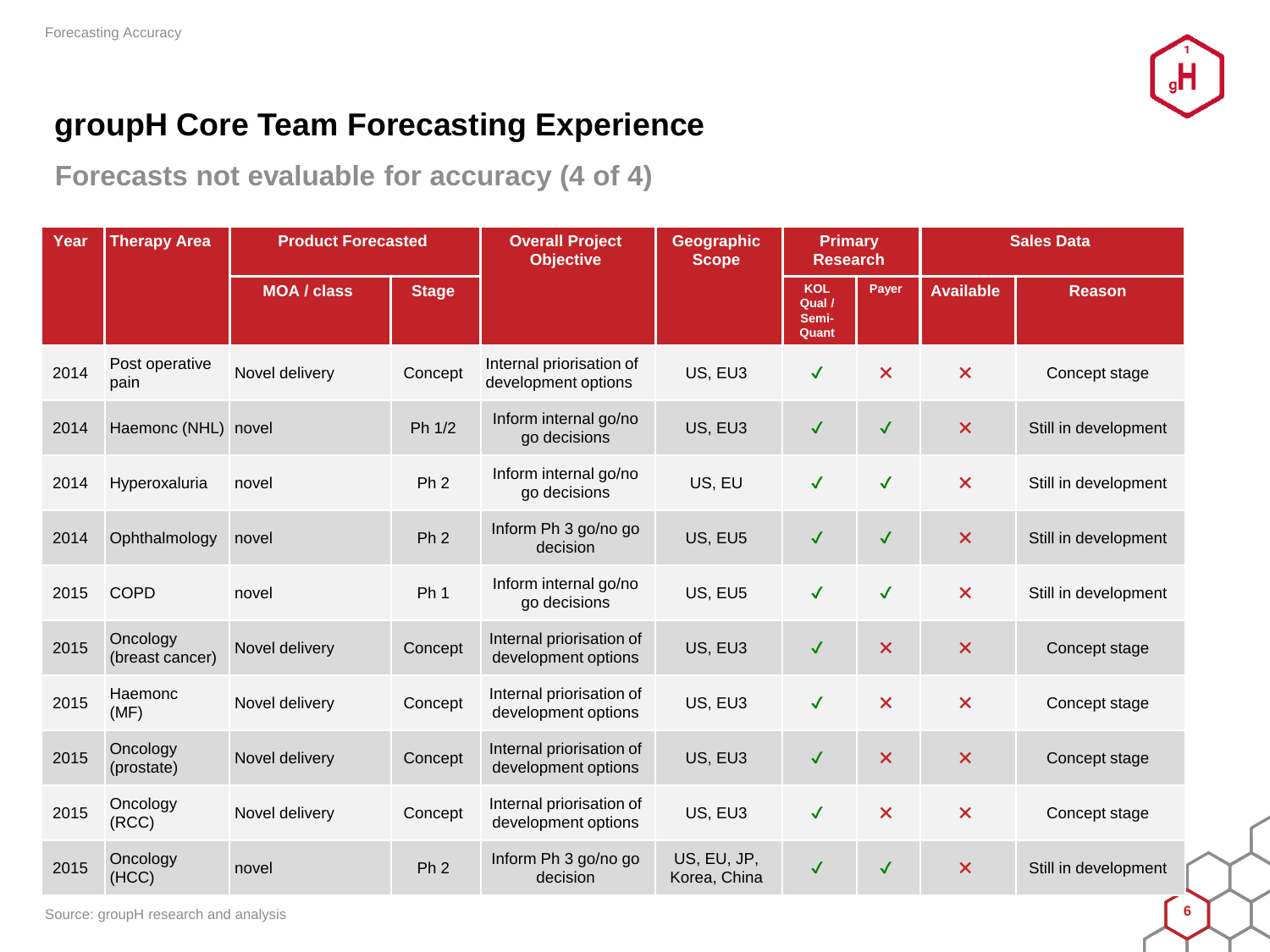

### **groupH Forecasting Experience and Accuracy**

**groupH encountered some limitations but five case studies qualified for further analysis**



**\*includes:**

- **Launched but no sales data indication breakdown**
- **Product only launched at named patient basis**
- **Launch too recent**



**Required anonymization limits disclosure of a number of details**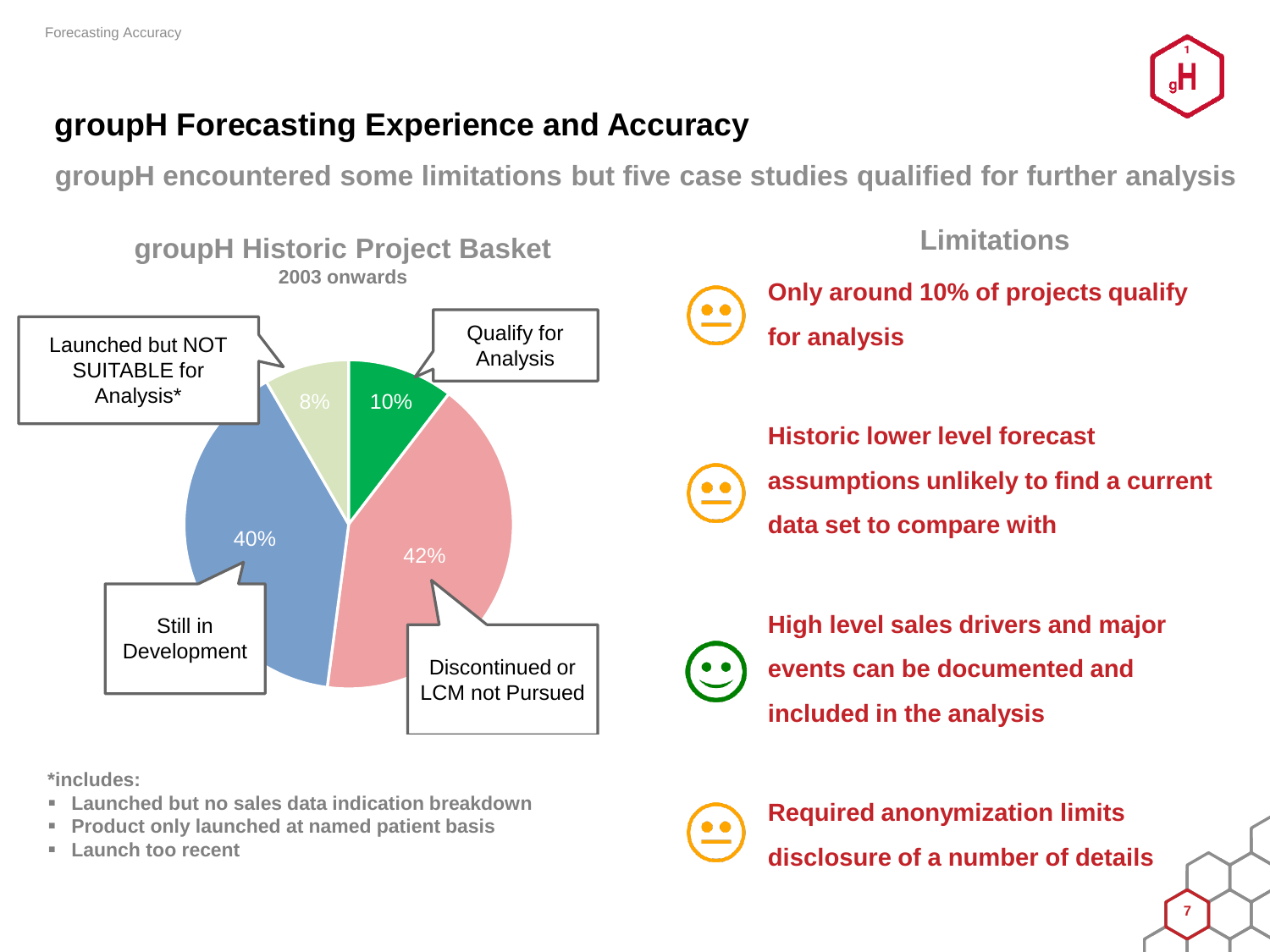

### **groupH Core Team Forecasting Accuracy**

#### **Anonymised Evaluable Forecasts**

| Year | <b>Therapy</b><br><b>Area</b>        | <b>Product Forecasted</b> |                            | Project<br>scope                                  | <b>Geographic</b><br><b>Scope</b> | KOL Qual /<br>semi-Quant | <b>Forecast</b>                                                                                         |                                                            | <b>Reported</b><br><b>Sales</b>                            | <b>Forecasting</b><br>Accuracy*       |
|------|--------------------------------------|---------------------------|----------------------------|---------------------------------------------------|-----------------------------------|--------------------------|---------------------------------------------------------------------------------------------------------|------------------------------------------------------------|------------------------------------------------------------|---------------------------------------|
|      |                                      | <b>MOA</b>                | <b>Stage</b>               |                                                   |                                   | <b>Research</b>          | <b>Method</b>                                                                                           | <b>Sales in target</b><br>geography                        |                                                            |                                       |
| 2003 | Epilepsy                             | novel                     | Launch/<br>Ph <sub>3</sub> | Informing<br>decision on<br><b>LCM</b><br>options | US, EU5, JP                       | $\checkmark$             | Monte Carlo<br>analysis + patient-<br>based by-year<br>forecast model<br>('most realistic<br>scenario') | US, EU5, JP<br>Peak (2009):<br>\$1.26bn<br>2015: \$866mn   | <b>WW</b><br>Peak (2008):<br>\$1.86bn<br>2015: \$1.01bn    | $\approx 85\%$<br><b>Case Study 1</b> |
| 2005 | MS-related<br>symptoms               | novel                     | Ph <sub>3</sub>            | In-licensing<br>opportunity<br>evaluation         | EU4 (DE,<br>FR, IT, ES)           | $\checkmark$             | Patient-based<br>flowchart peak<br>sales calculation                                                    | EU4<br>Peak: €16.8mn<br>(no by-year sales<br>forecast)     | <b>Europe</b><br>2016: €17.8mn<br>(launched<br>2011, still | $\approx 95\%$                        |
|      |                                      |                           |                            |                                                   |                                   |                          |                                                                                                         |                                                            | growing)                                                   | <b>Case Study 2</b>                   |
| 2006 | $PD + 2$<br>follow-on<br>indications | novel                     | Launch/<br>Ph <sub>3</sub> | In-licensing<br>opportunity<br>evaluation         | WW excl. US                       | $\checkmark$             | Patient-based by-<br>year forecast<br>model ('base<br>case')                                            | Ex-US<br>2010: \$120mn<br>2015: \$237mn                    | Ex-US<br>2010: \$109mn<br>2015: \$268mn                    | $\approx 90\%$<br><b>Case Study 3</b> |
| 2006 | Epilepsy                             | novel                     | Ph <sub>3</sub>            | In-licensing<br>opportunity<br>evaluation         | EU <sub>5</sub>                   | $\checkmark$             | Patient-based by-<br>year forecast<br>('intermediate'<br>scenario)                                      | EU <sub>5</sub><br>2015: €133mn<br>Peak (2017):<br>€148 mn | <b>Europe</b><br>2015: €134mn<br>(still growing)           | $\approx 70\%$                        |
| 2007 | Oncology<br>(RCC)                    | novel                     | Ph <sub>3</sub>            | Informing<br>commerciali<br>sation<br>framework   | EU <sub>5</sub>                   | $\checkmark$             | Monte Carlo<br>analysis + patient-<br>based by-year<br>forecast model<br>(base case)                    | EU <sub>5</sub><br>Peak (2010):<br>\$77mn                  | <b>WW</b><br>Peak (2010):<br>\$237mn**                     | $\approx 85\%$                        |

**Notes:** (\*) Forecasting accuracy = 100% - difference between reported and forecasted sales / reported sales; Adjustments in case of mismatch between forecasted geography and reported sales geography: EU4 = 65% of Europe, EU5 = 80% of Europe, G7 = 75% of WW, EU5 = 27% of WW; (\*\*) Also includes minor proportion of sales for R/R MCL (EU only) , Forecast EU4 (G, F, It, Sp) sales = 95% of real EU sales by population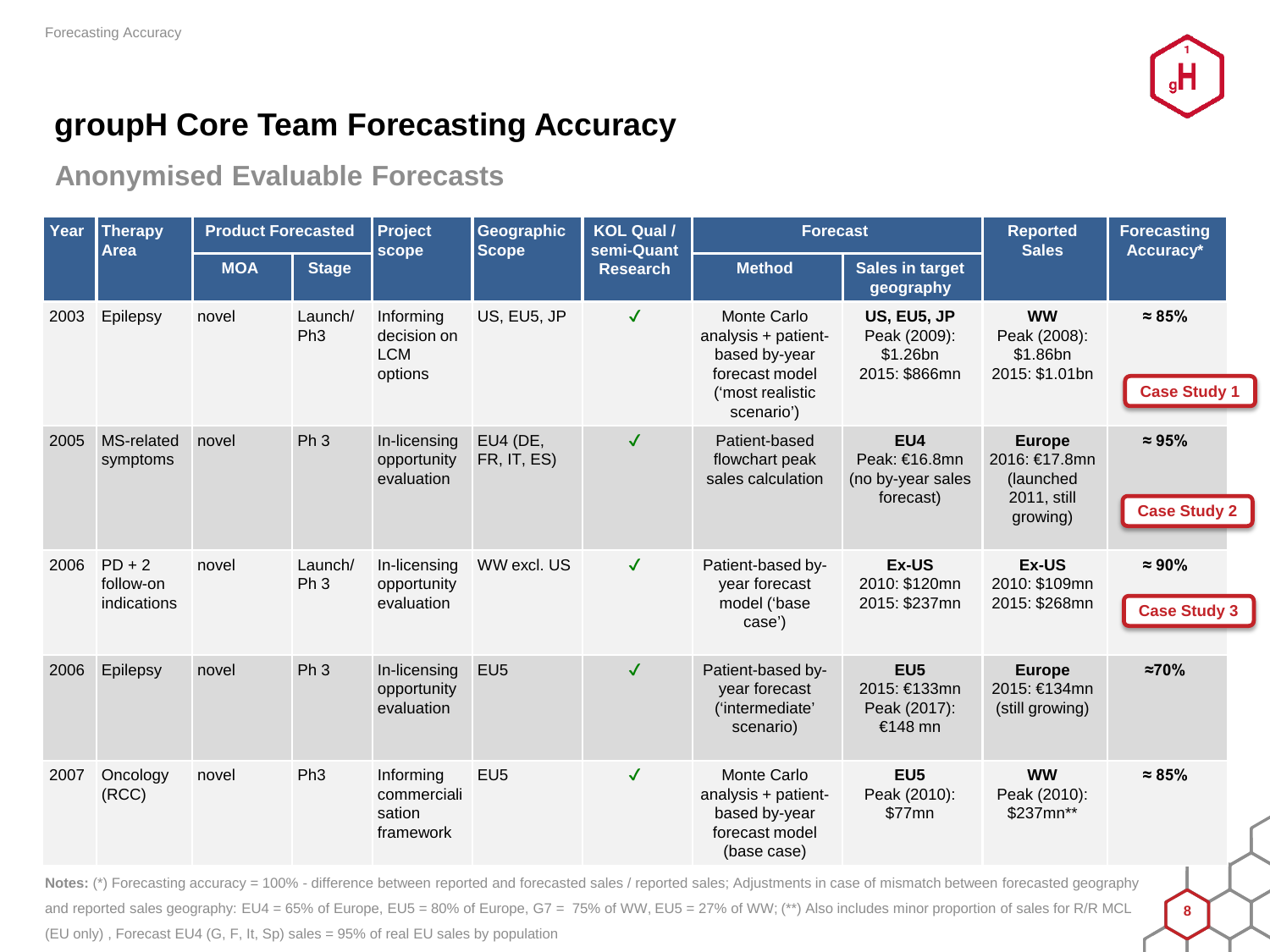

### **Case study 1 – Product forecast for epilepsy**

**Sales potential for launch indication and two follow-on indications in epilepsy**



• C \*Forecast G7 2001 - 2015 (2003)\*

-Reported Sales WW 2001 - 2015 and Cortellis Consesus Forecast 2016 - 2018\*\*

#### **Forecast (2003)**

- *Background*: Launched in EU and US in 2000 *Project scope*: Sales forecast for G7 (US, EU5, JP) until 2015 for approved use and 2 follow-on indications in clinical development
- *General Assumptions*: Approval follow on indications in about 2005 (US and EU); patent expiry 2010 (US & EU) with only moderate impact expected due to reluctance to switch epilepsy patients (max – 20%); Cost pressures in EU to lower market shares vs US
- *Forecasting methodology*: MR findings (incl. extensive physician research) were used in Monte Carlo simulation to calculate most probable scenario for a patient-based forecast model – dotted curve in graph represents total sales from 3 indications

#### **Forecasted Product Sales G7 vs. Reported Sales WW - Years 2001 – 2018 Product Sales G7 by Geography - Year 2015**



#### **What happened in reality (2003 – 2015)**

- Reported WW sales were higher than our G7 forecast until 2008 (sales data for G7 not reported) - principally reflected higher pricing achieved than expected in the EU
- Then, patent expiry occurred 2 years earlier than expected and led to dramatic fall in US sales in 2009 vs. 2008 (steadier drop in sales was expected due to physician reluctance to switch epilepsy treatments)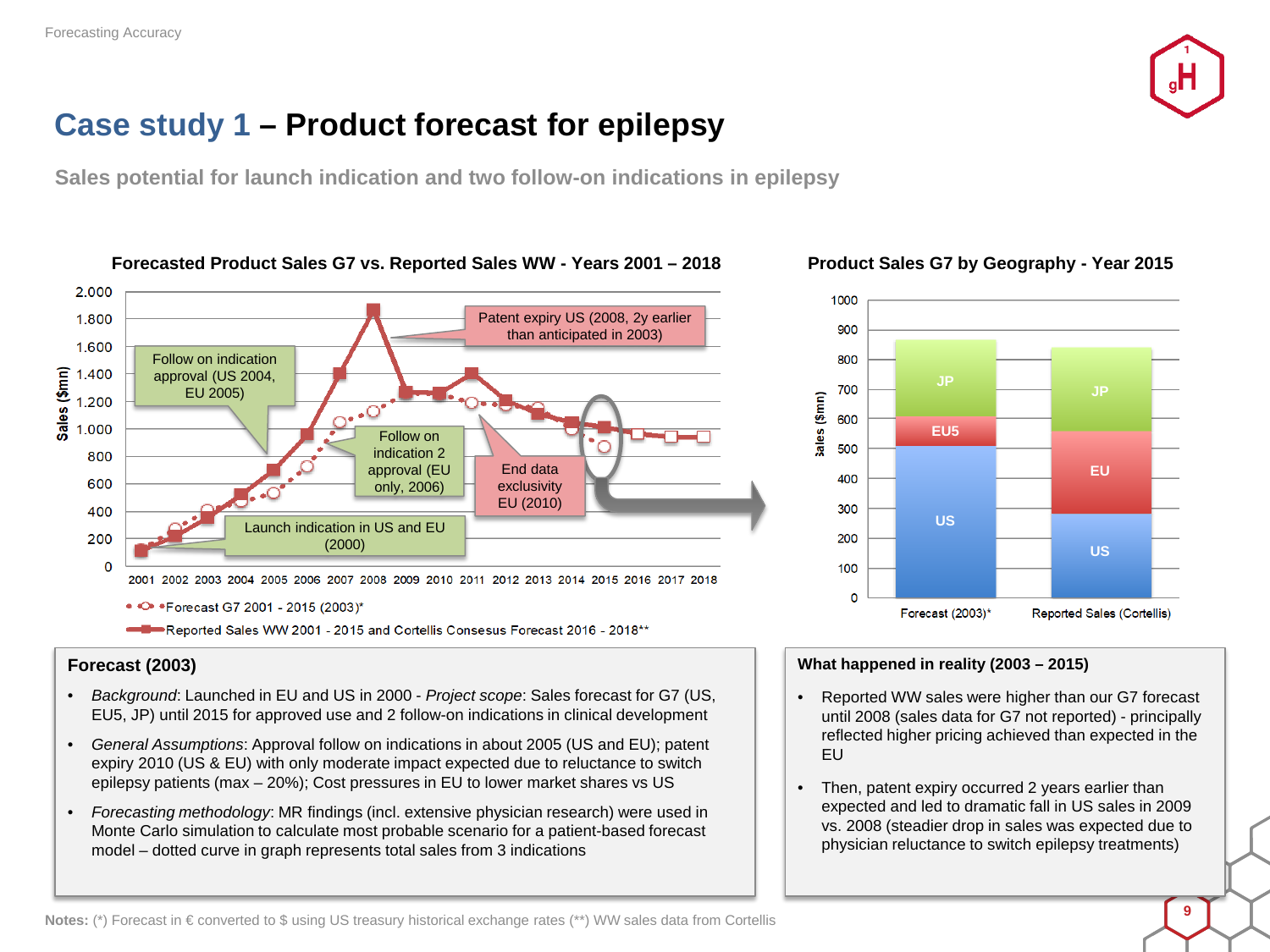

### **Case study 2 – Product in MS**

**EU4 in-licencing opportunity in Phase 3 Evaluation**



#### **Forecast (2005)**

- *Background*: In 2005 product was in Phase 3
- *Forecasting methodology*: MR findings (incl. qual. KOL research) were used to generate assumptions supporting a high-level patient-based peak sales framework in chronic progressive and relapsing remittent patients
- KOL view: mixed views, novel MOA, but high unmet need due to low efficacy and AEs of existing drugs
- Base case: penetration ~25% in chronic progressive and 7.5% in RRMS peak, cost per day €5, 270 treatment days per year (a second scenario assumed cost per day €10, 180 treatment days and a more conservative penetration)

*"Analysts at Piper Jaffray say peak sales could hit 121 million pounds in Europe and Canada combined. KBC Peel Hunt's Paul Cuddon and Nomura Code's Samir Devani see only 50 million pounds of European sales" – Reuters, 21st June 2010*



# **(adjusted to EU4)**

#### **What happened in reality (2005 – 2016)**

- EU launch delayed as British regulators asked for more trial data. This prevented an EU wide MRP procedure
- Launch in first country in 2010 and two other countries in 2010/2011 plus subsequently more countries
- EU average price of €5-7/day except for Germany G-BA arbitration failed to achieve a similar price, renegotiation brought the price to €10/day in Germany, 52% reimbursed + patient copayment
- Product standard pack was assumed to last on average 30 days but instead of 8-9 doses per day as in clinical trials, average routine use was lower at 4 doses per day per patient
- 2016 EU Sales (ex-UK) =  $€18.8m$ , growing slowly

Notes: Sales data based on Cortellis, Rote Liste, BNF, product website, manufacturer annual reports 2013-2016, Eurostat 2017, \*population adjustment: groupH forecast EU4 (G, F, It, Sp) sales = 95% of real EU sales by population, \*\*sales for 2016, 2013, 2014 from manufacturer Annual Report other years groupH estimates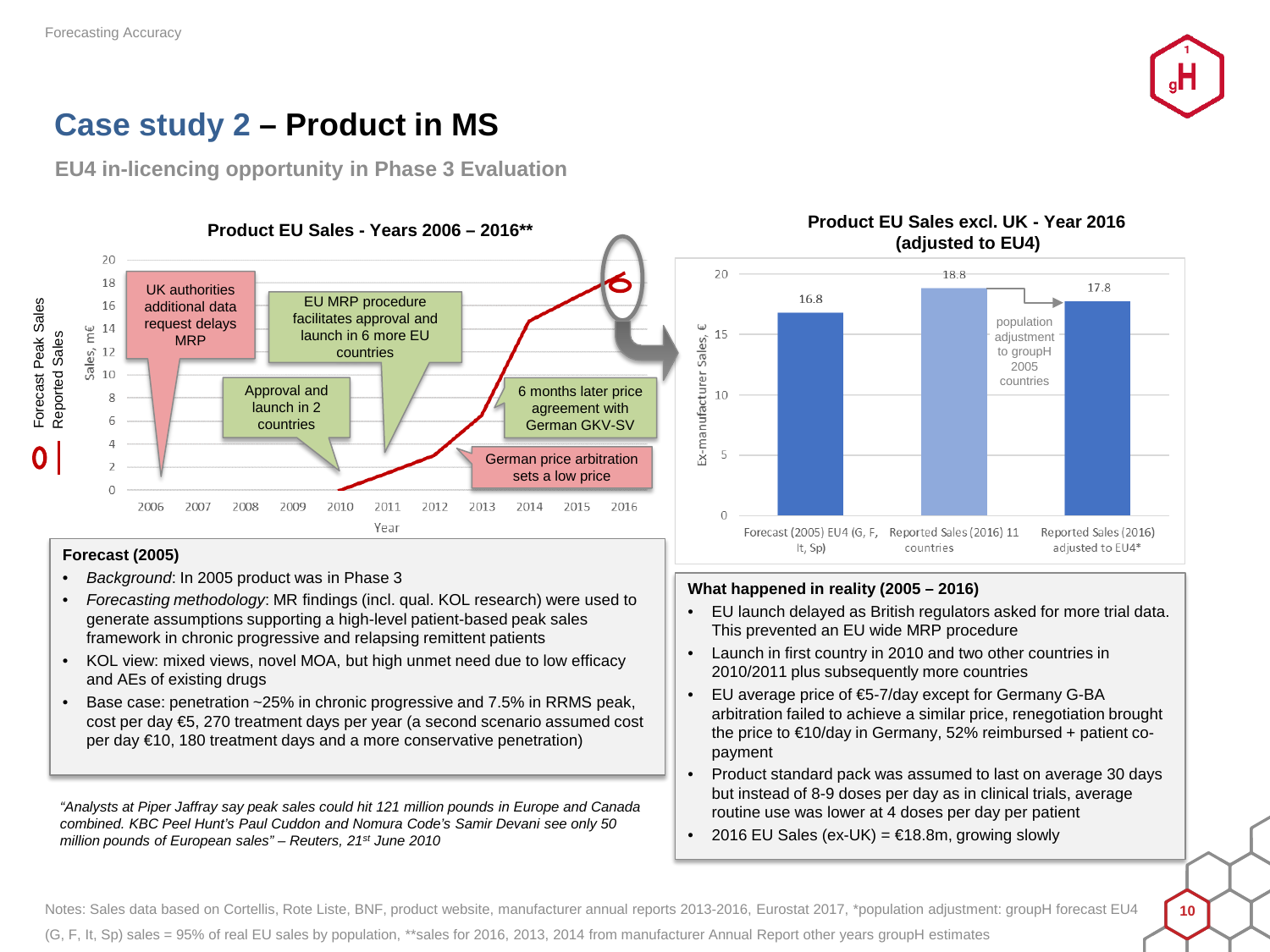

### **Case study 3 – Product in Parkinson's Disease**

**EU in-licencing opportunity for a newly approved product and in Ph 3 for two follow-on indications**



#### **Product Sales WW excl. US - Years 2006 – 2018 Product Sales WW excl. US by Geography - Year 2015**

#### 250.0 **WW excl. US and EU WW excl. US**  Sales (\$mn) 200,0 **and EU5** 150.0 100,0 **EU5 EU** 50.0  $0,0$ Forecast (2006) Reported Sales (Cortellis)

300,0

#### **Treated Pts EU - Years 2006 - 2014**



#### **Forecast (2006)**

- *Background*: Product was just launched in EU for launch indication based on Feb-2006 approval, follow-on indications were in Ph 3
- *Forecasting methodology*: MR findings (incl. KOL research) was used to generate share assumptions used in a patient-based forecast model – dotted curve in graph represents total sales from launch and follow-on indications

#### **What happened in reality (2006 – 2015)**

- EU approval for two follow on indications in 2007 and 2008 as planned
- 2013 Launch in Japan for 2 indications
- From subsequent analogue analysis undertaken by gH (up to 2014 data, see chart on right), we can see our forecast total treated patients matched closely with what happened in reality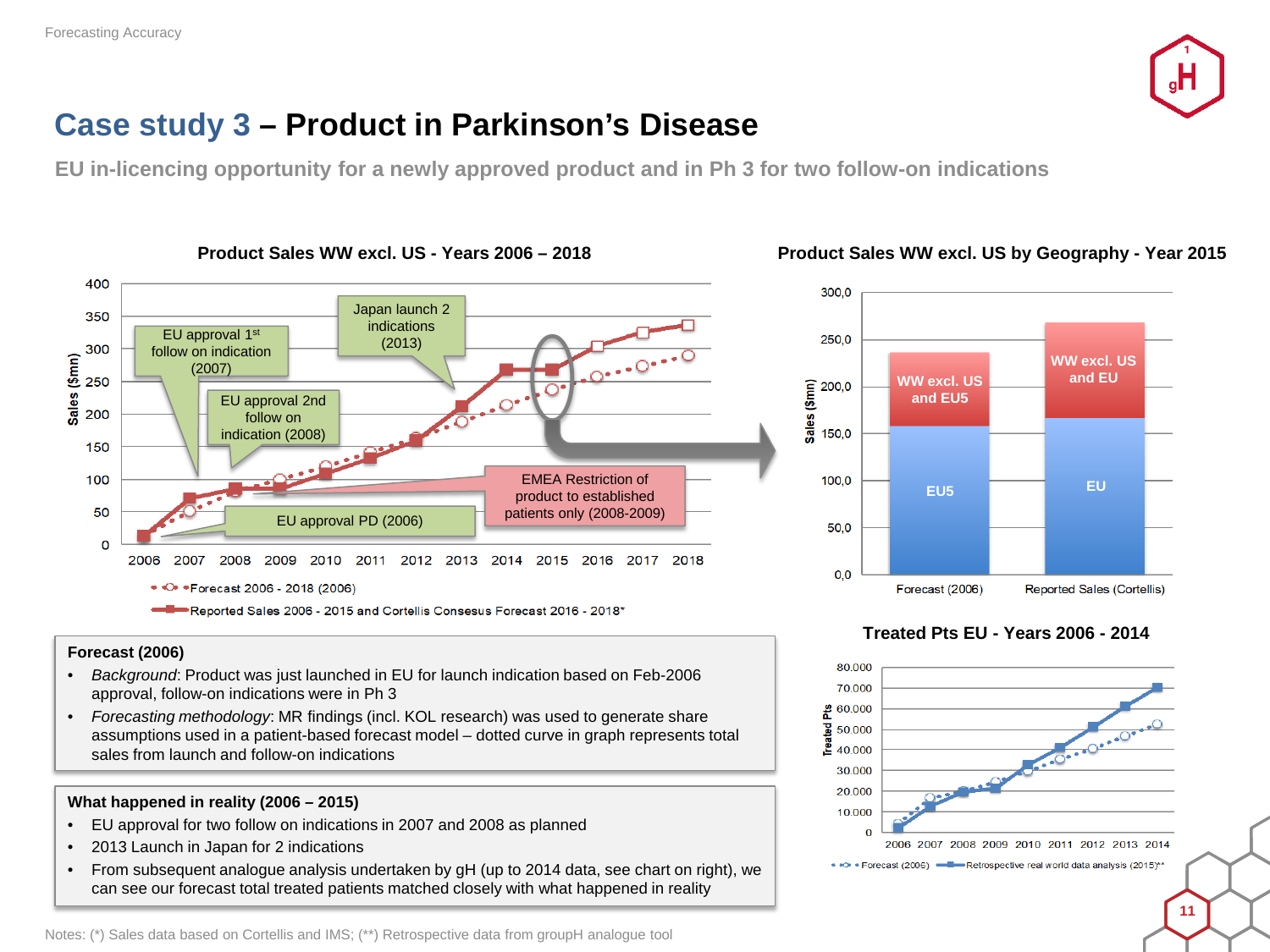

## **groupH Forecasting Experience and Accuracy - Summary**

**Key Insights from case studies**

**4 out of 5 forecasts over 85% accurate, the 'Worst' at 70%**

**Too good to be true? – Yes and No**

**~85% accuracy in global sales**

**EU price and hence sales higher than expected US patent expiry had a bigger hit on sales as expected** *Case Study 1*

**~90% accuracy ex-US and RoW sales very close to reported sales EU treated patients closely matched forecast** *Case Study 3*

**~95% accuracy in EU sales**

*"Late line add-on for non-responders to established treatments"* **Simple forecast based on robust KOL qualitative research Launch suffered a 4 year delay Real life dosing half of clinical trial setting set off by higher pricing No launch in France but offset by launch in 9 smaller EU countries** *Case Study 2*

**Patient based forecast more accurate than analyst predictions**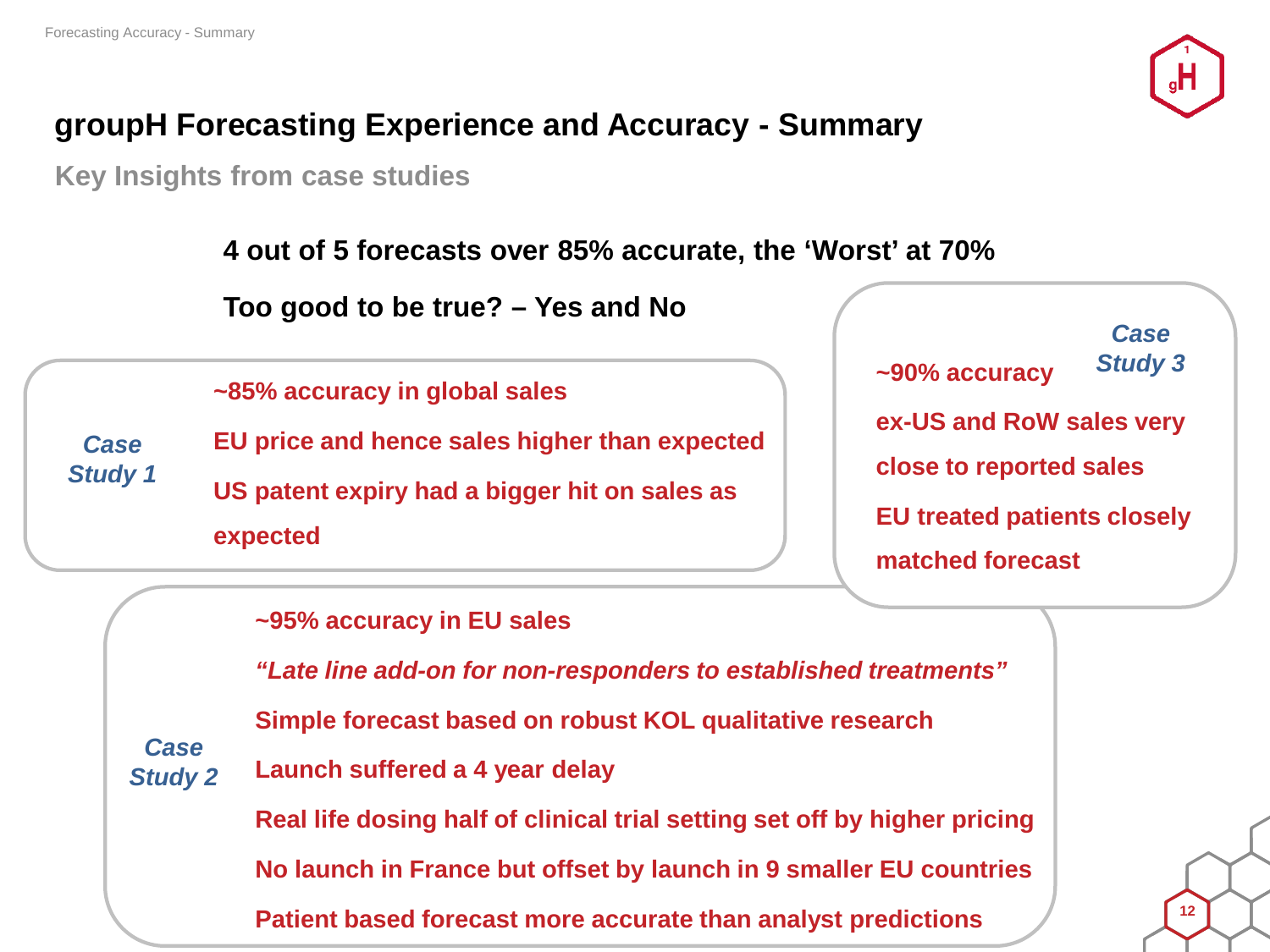

### **groupH Forecasting Experience and Accuracy**

**For forecasting no** *'one size fits all' –* **If approach is right and no shortcuts in research, a** *'right ball park'* **forecast for a Ph 3 product is** *hard to avoid*

**At global or regional level assumption bias and geographical differences often cancel each other out**

**Better assumptions make better forecasts – academically superior but also more complex modelling such as e.g. Monte Carlo is only better if resources are made available to support the higher # of assumptions required**

**9 Key Learnings Product sales are very predictable - unless a trial fails or truly unexpected events happen**

> **The more legs key assumptions stand on the better – use analogues, audit data for calibration and multiple approaches for the all important patient share**

**Teams and stakeholders involved in assumption setting will benefit from transparent and clear documentation for future reference** **From all key assumptions and compared to 15 years ago, market access / pricing requires a higher share of resources as it is truly the key to ultimate product value**

**Bias minimizing and process polishing are likely to remain 'evergreens' but may add comparably less value compared to using the team's market understanding for actions helping to realize the full potential for a product**

**groupH to revisit a few years down the road with a higher**  *n* **of anonymized case studies – no really inaccurate example found yet to learn from. Exploring analyst forecast accuracy may also prove to be of value**